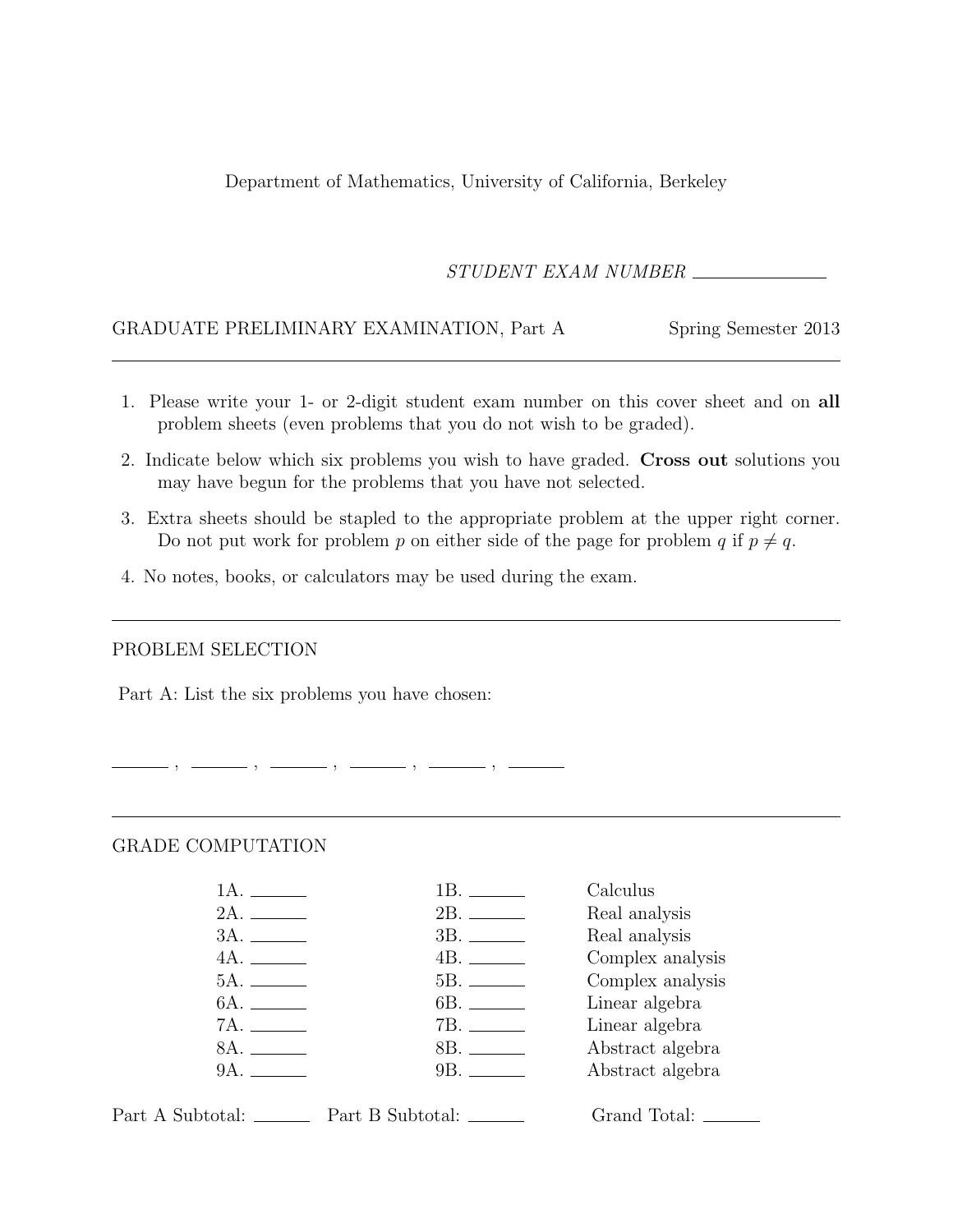# Problem 1A. Score:

Suppose  $f : \mathbb{R} \to \mathbb{R}$  is a bounded continuous function. Calculate the limit

$$
\lim_{\epsilon \to 0^+} \int_{-\infty}^{\infty} f(t) \frac{\epsilon}{\epsilon^2 + t^2} dt
$$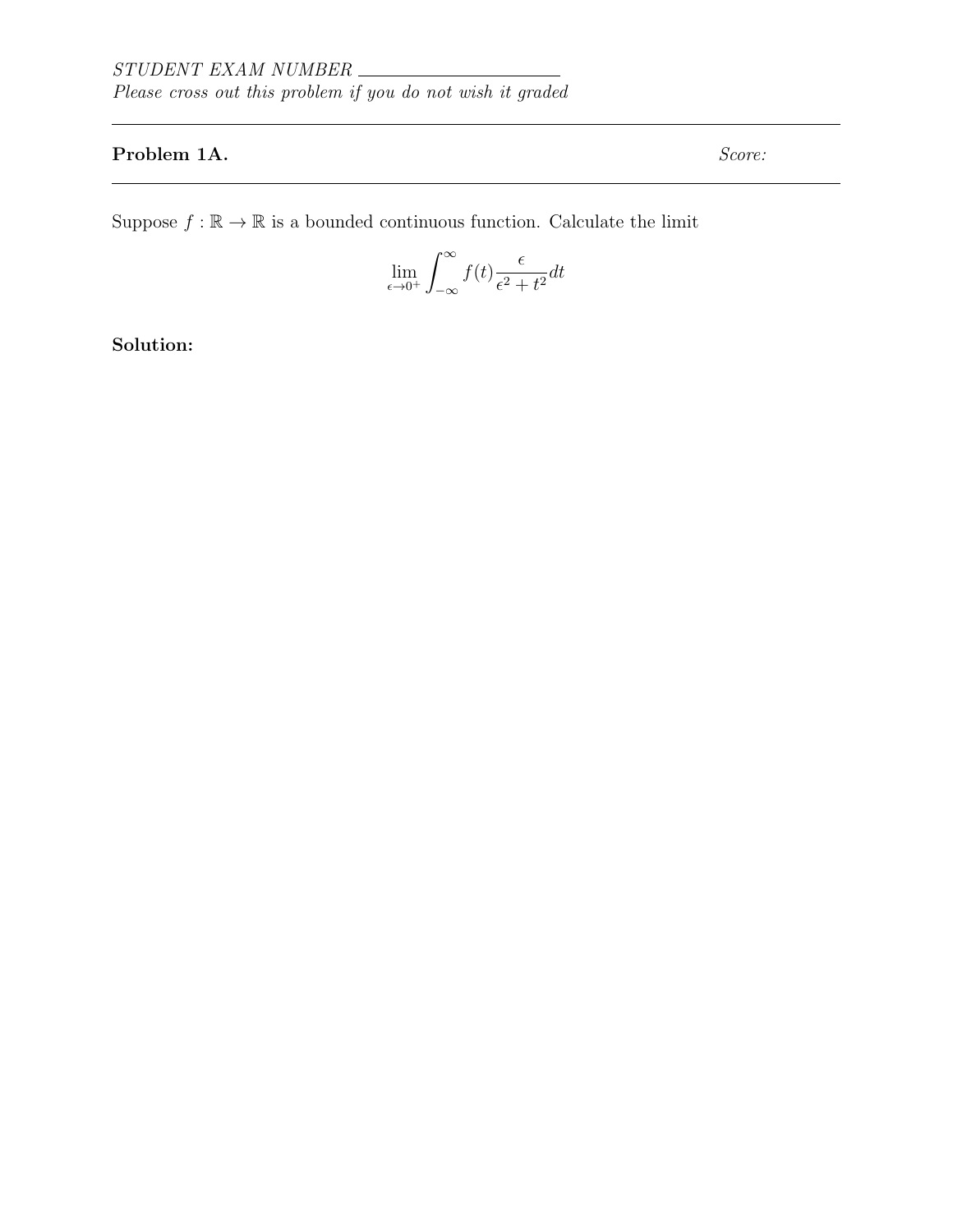#### Problem 2A. Score:

Suppose that f is a smooth real function defined for all real x, such that  $|f'(x)| \ge \epsilon > 0$ and  $|f''(x)| \leq M > 0$  for all x.

- (1) Show that  $f$  has a unique zero  $z$ .
- (2) Given  $x_0$ , define a sequence by  $x_{n+1} = x_n \frac{f(x_n)}{f'(x_n)}$ . Show that

$$
|x_{n+1} - z| \le |x_n - z|^2 M / \epsilon.
$$

(Hint:  $f(x_n) = \int_{z}^{x_n} f'(x) dx$ .)

(3) Show that the sequence  $\{x_n\}$  converges to the zero z of f provided that  $|f(x_0)| < \epsilon^2/M$ .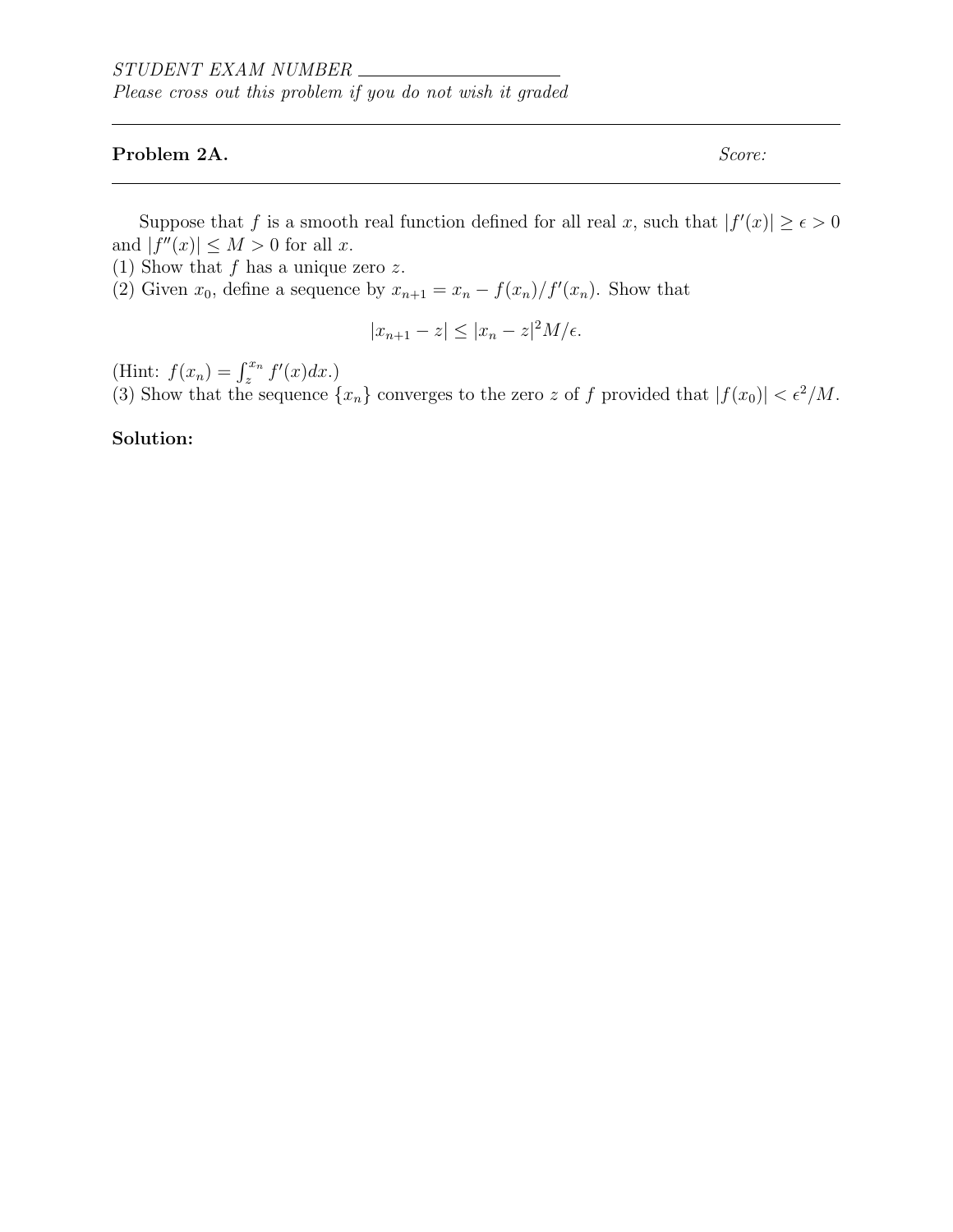# Problem 3A. Score:

Show that  $\int_0^\infty x \exp(-x^6(\sin x)^2) dx$  is finite.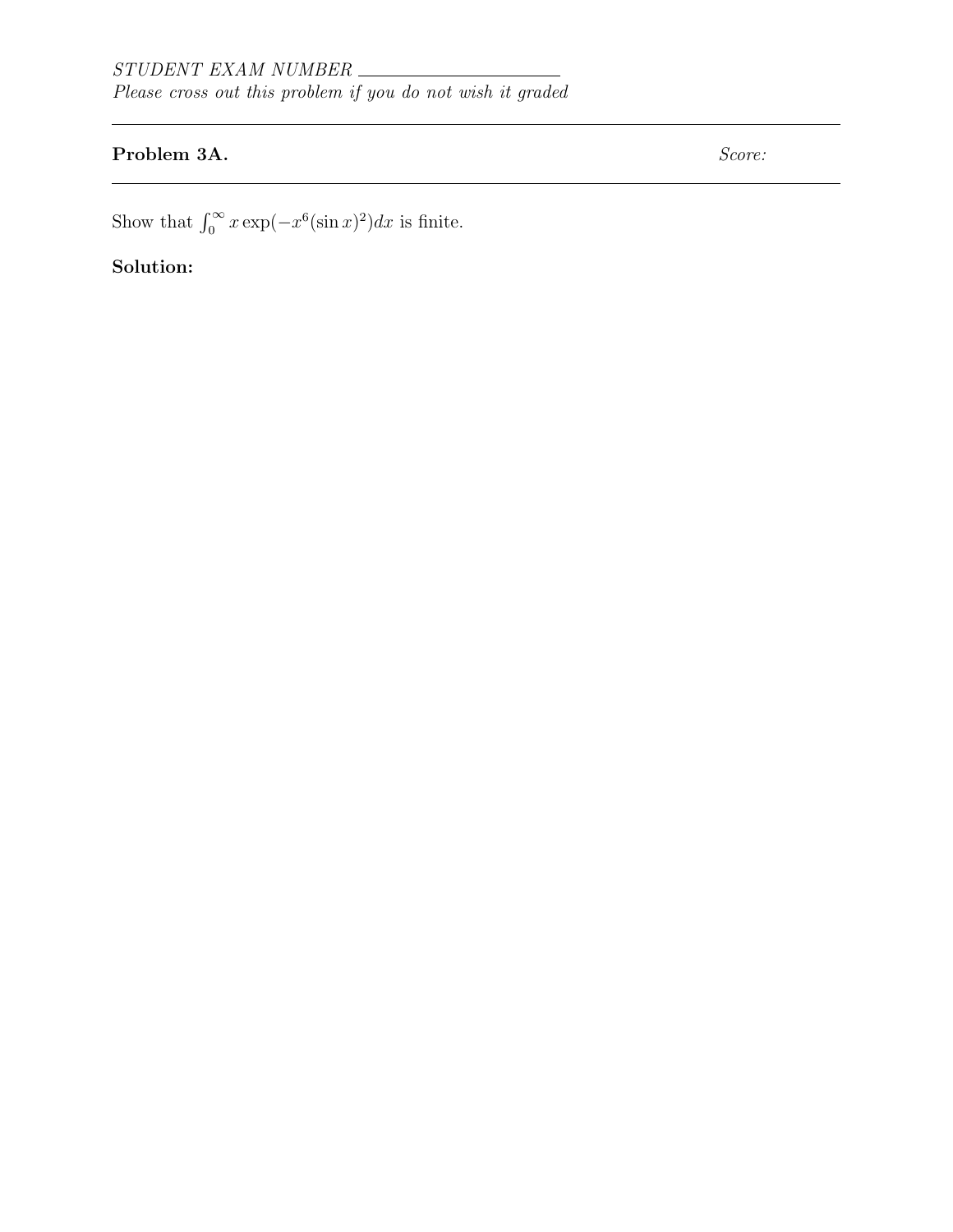# Problem 4A. Score:

Find

$$
\int_C \frac{\cosh(\pi z)}{z(z^2+1)}\,dz
$$

when C is the circle  $|z| = 2$ , described in the positive sense.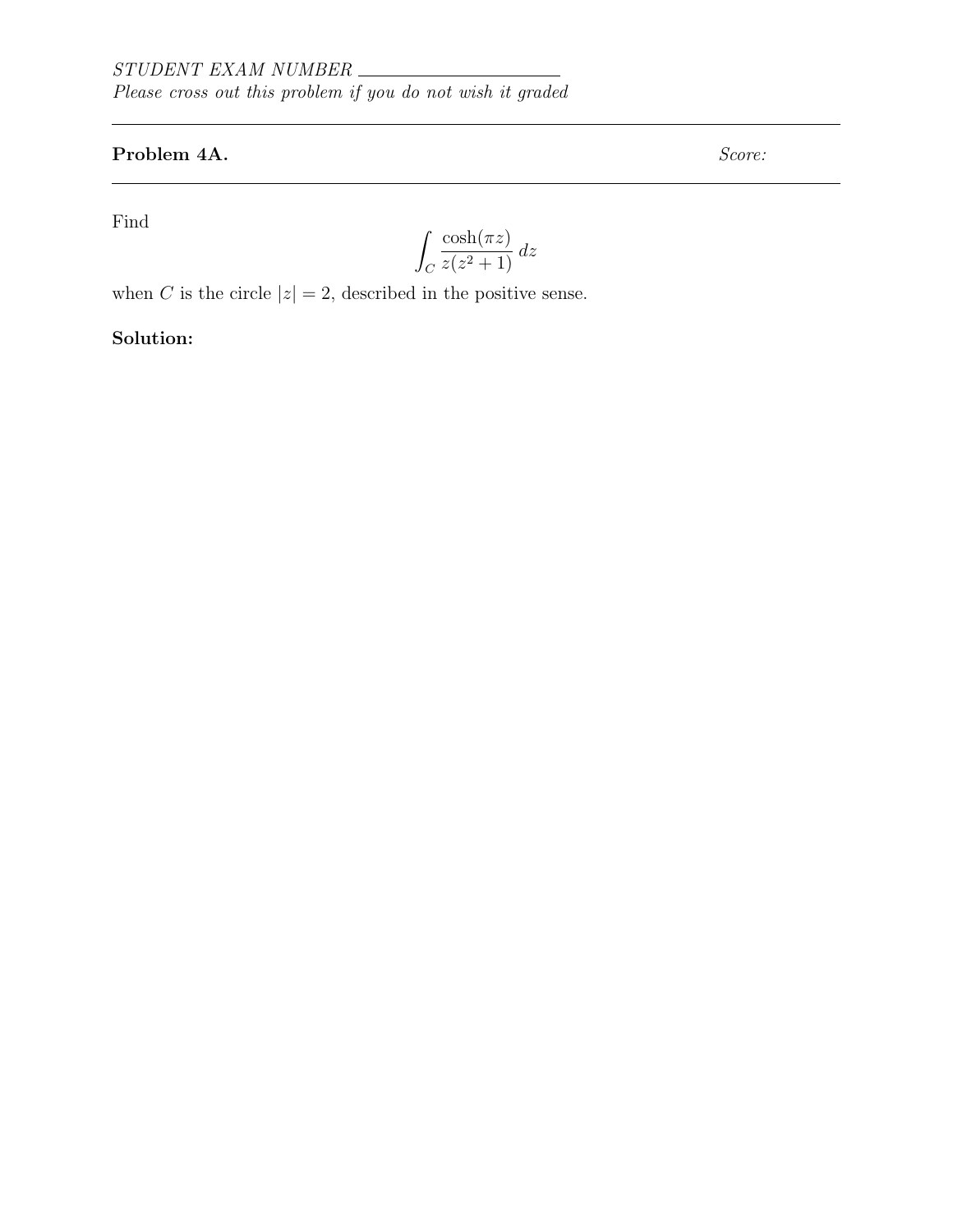## Problem 5A. Score:

Let  $n \geq 1$  and let  $\{a_0, a_1, \ldots, a_n\}$  be complex numbers such that  $a_n \neq 0$ . For  $\theta \in \mathbf{R}$ , define

$$
f(\theta) = a_0 + a_1 e^{i\theta} + a_2 e^{2i\theta} + \ldots + a_n e^{ni\theta}.
$$

Prove that there exists  $\theta \in \mathbf{R}$  such that  $|f(\theta)| > |a_0|$ .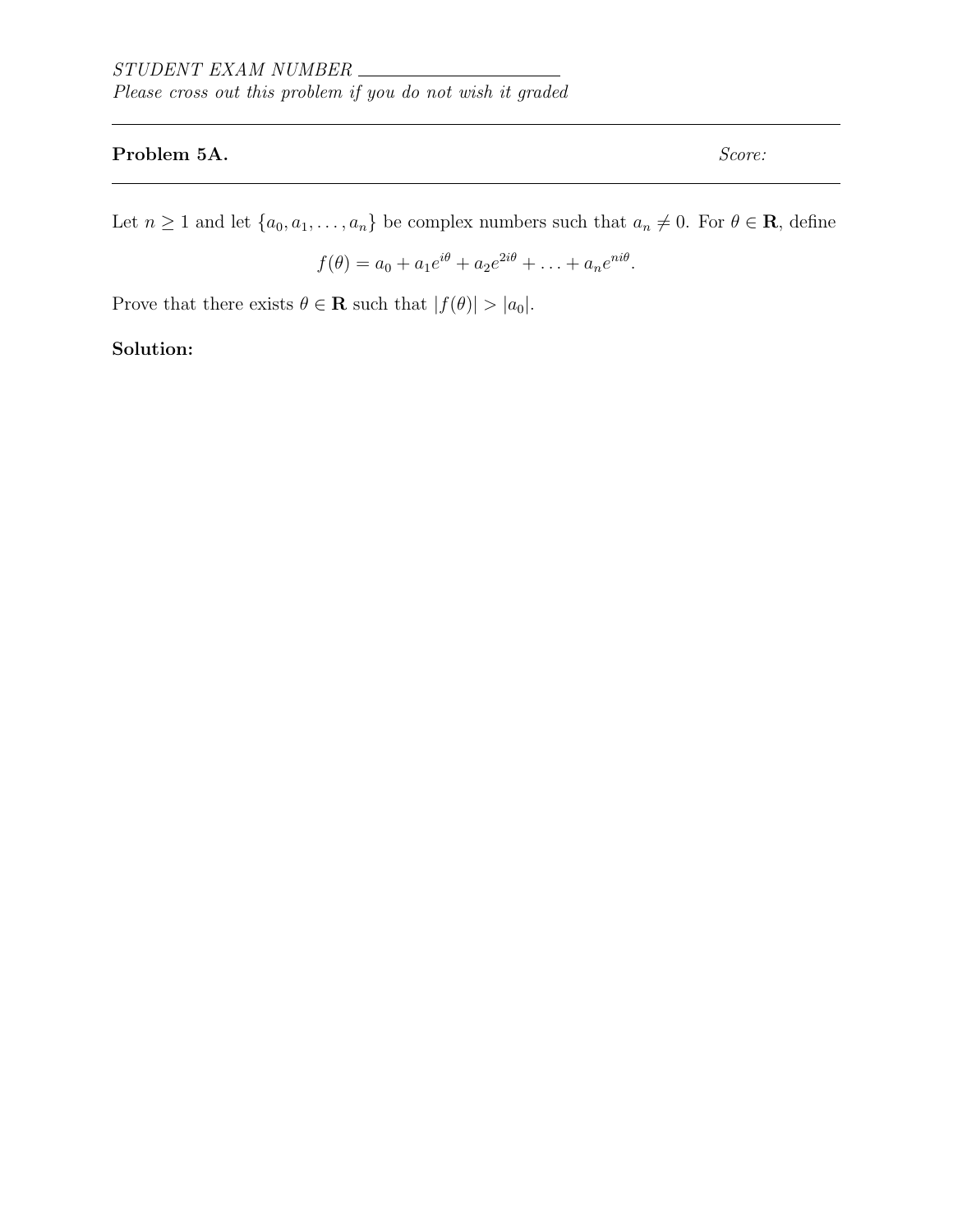## Problem 6A. Score:

Show that if V is a real vector space with a positive definite symmetric bilinear form  $\langle \cdot, \cdot \rangle$  and  $W \subset V$  is a linear subspace then  $W^{\perp} = ((W^{\perp})^{\perp})^{\perp}$ . Give an example such that  $W \neq (W^{\perp})^{\perp}$ .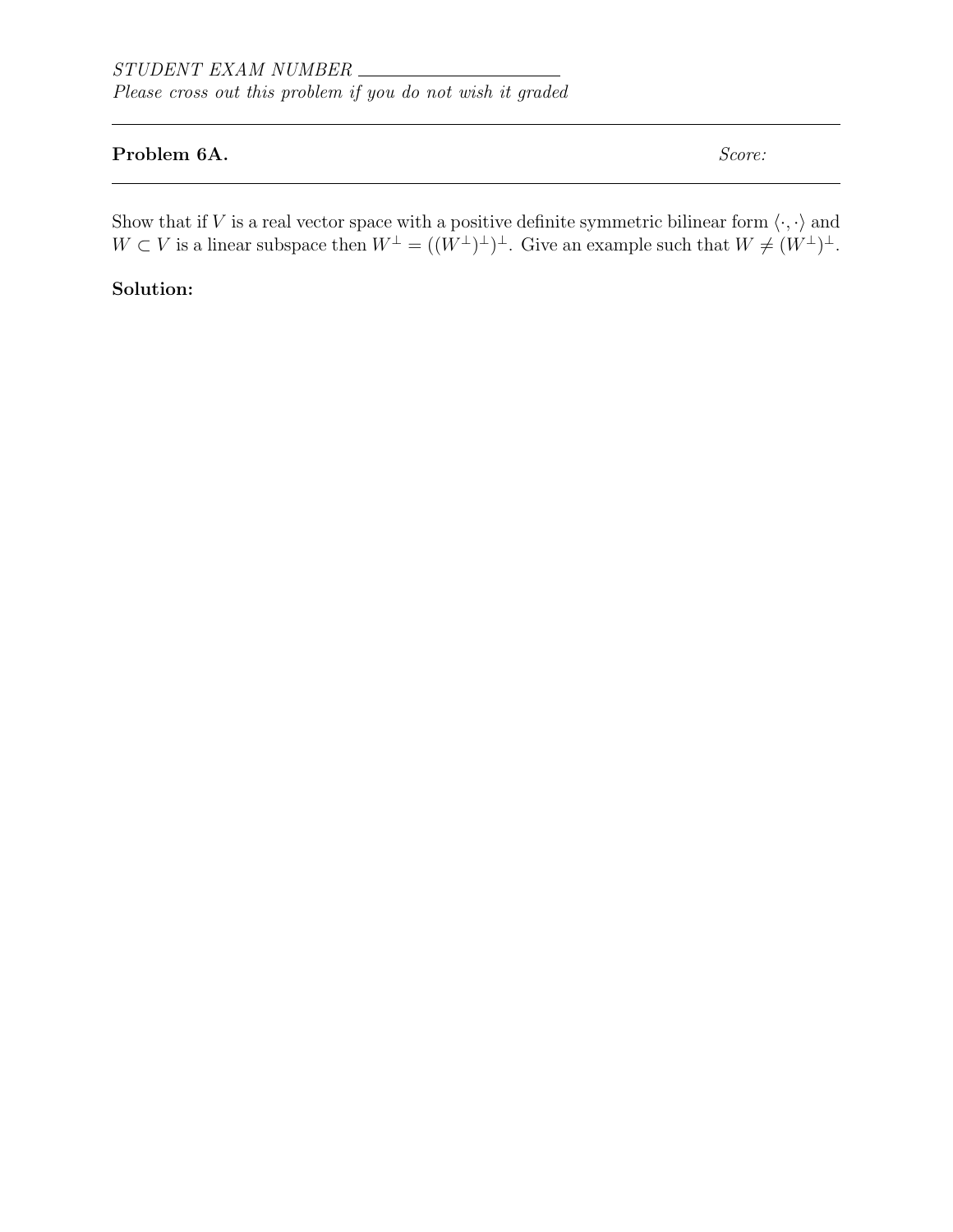## Problem 7A. Score:

Let  $A$  be a matrix over the field of complex numbers. Suppose  $A$  has finite order, in other words  $A^m = I$  for some positive integer m. Prove that A is diagonalizable. Give an example of a matrix of finite order over an algebraically closed field that is not diagonalizable.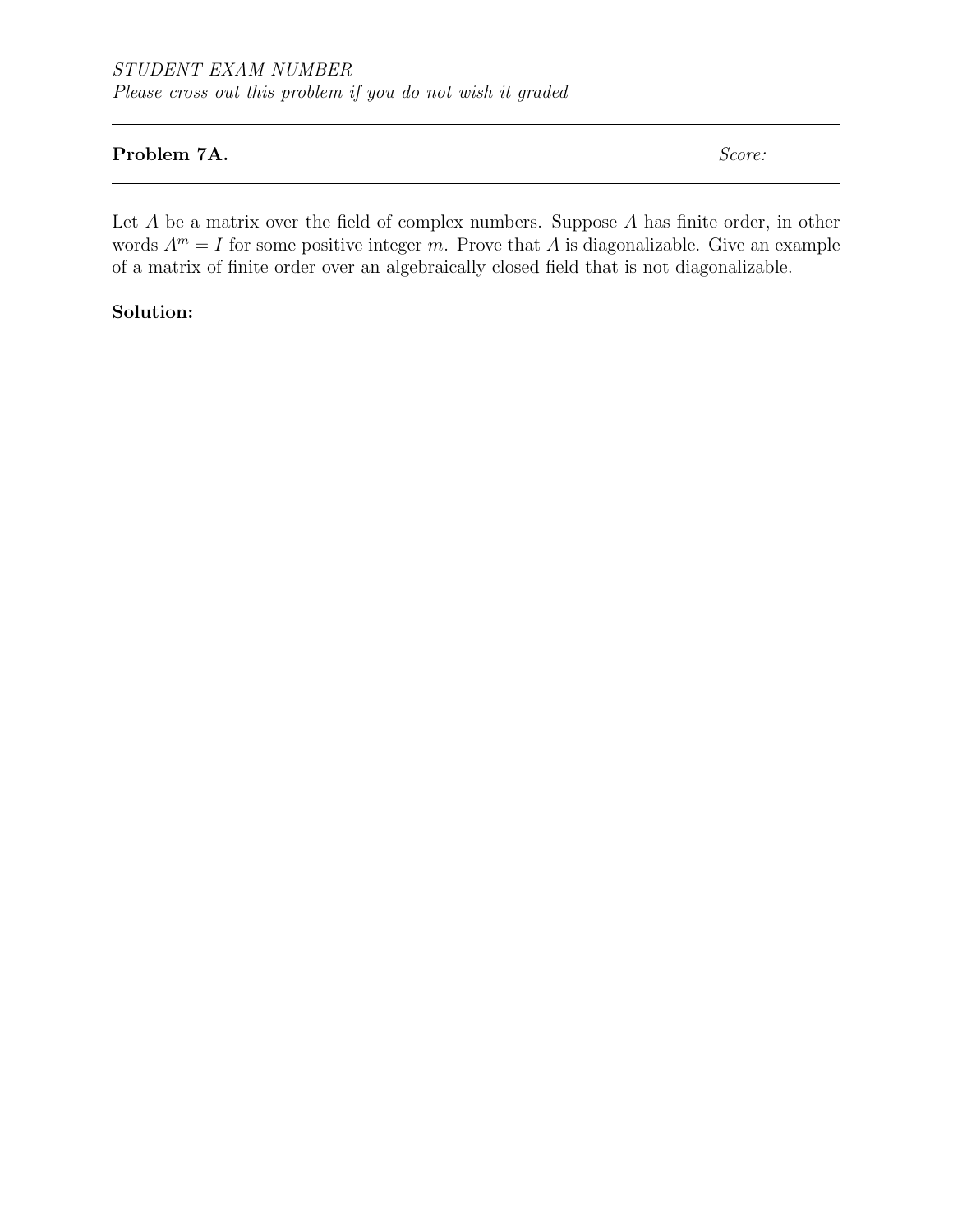## Problem 8A. Score:

Let m and n be integers greater than 1. Prove that  $\log_m(n)$  is rational if and only if  $m = l^r$ and  $n = l^s$ , for some positive integers l, r, and s.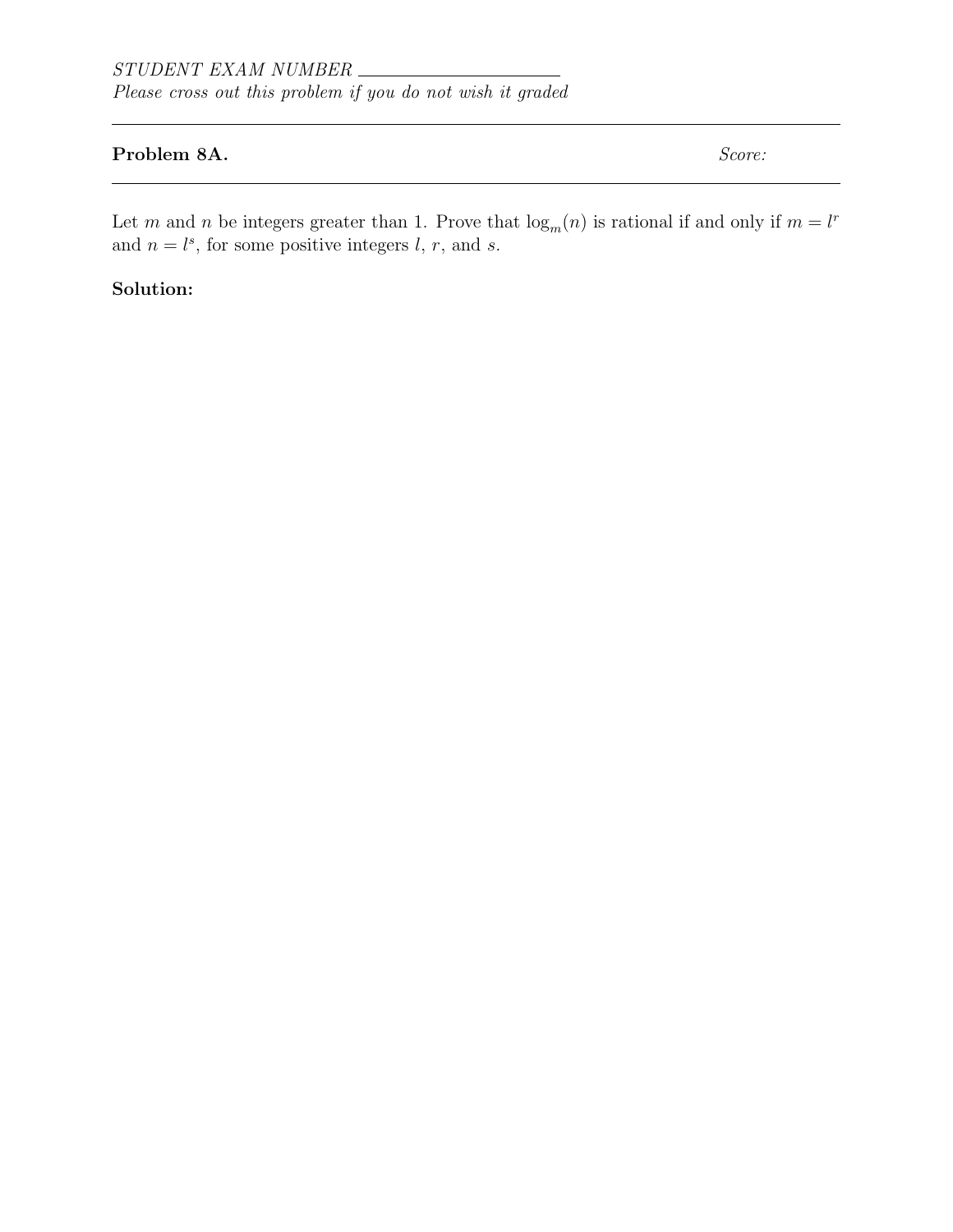## Problem 9A. Score:

Let  $K$  be a field. Let  $R$  be an integral domain which contains  $K$  and is finite-dimensional (as a vector space) over  $K$ . Prove that  $R$  is a field.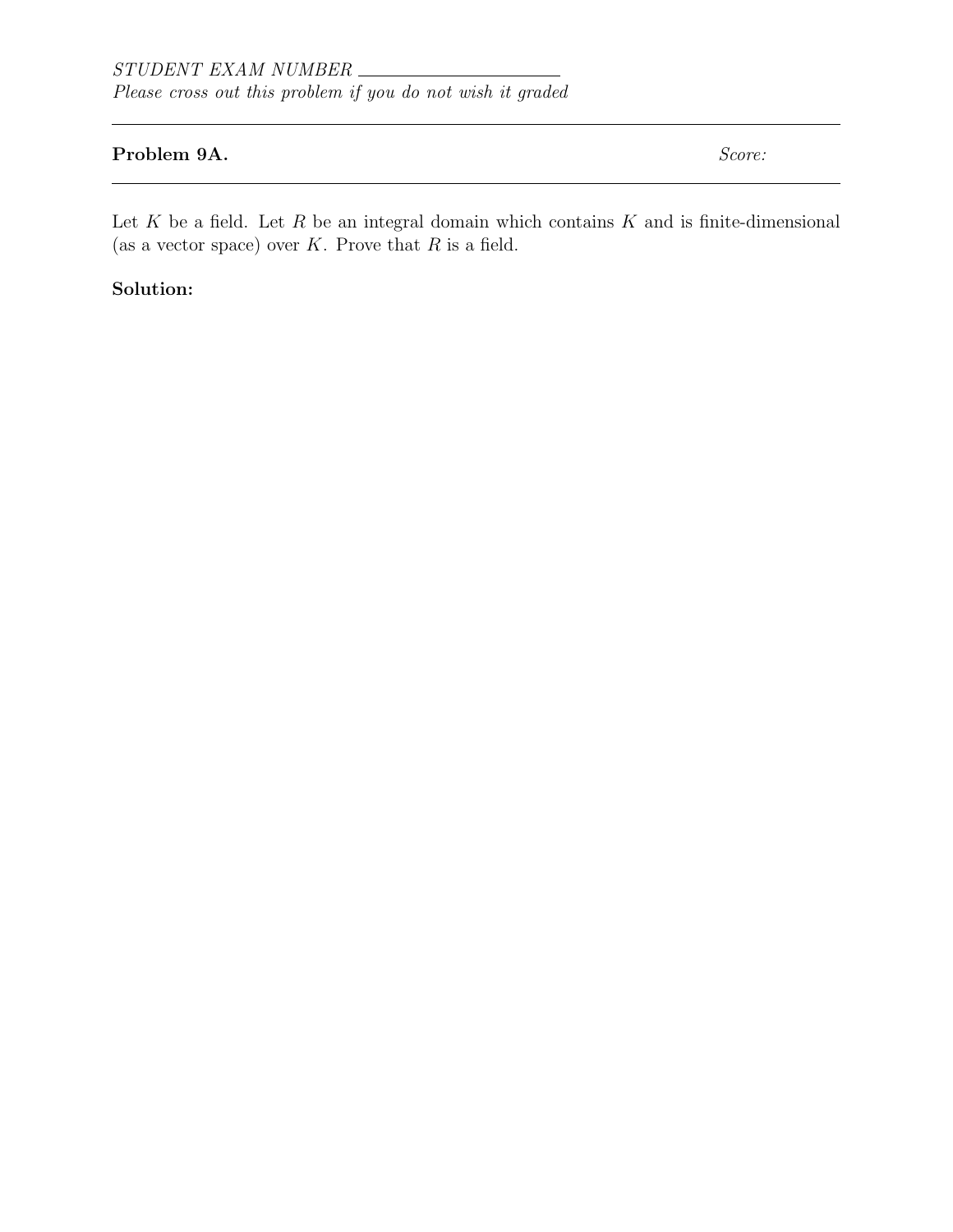## STUDENT EXAM NUMBER

## GRADUATE PRELIMINARY EXAMINATION, Part B Spring Semester 2013

- 1. Please write your 1- or 2-digit student exam number on this cover sheet and on all problem sheets (even problems that you do not wish to be graded).
- 2. Indicate below which six problems you wish to have graded. Cross out solutions you may have begun for the problems that you have not selected.
- 3. Extra sheets should be stapled to the appropriate problem at the upper right corner. Do not put work for problem p on either side of the page for problem q if  $p \neq q$ .
- 4. No notes, books, or calculators may be used during the exam.

, , , , ,

#### PROBLEM SELECTION

Part B: List the six problems you have chosen: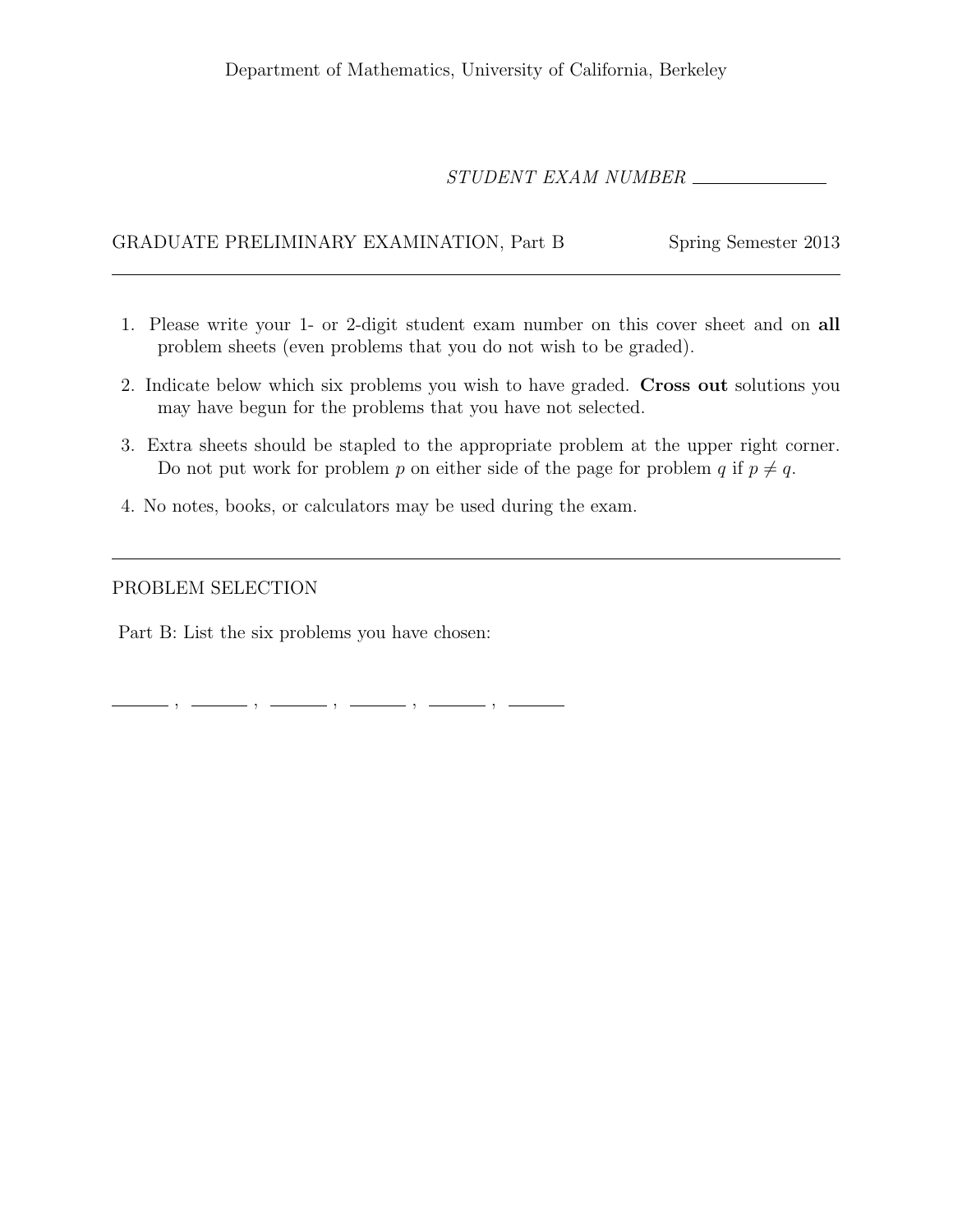# Problem 1B. Score:

Find  $\int_0^1 \arctan(x) dx$ .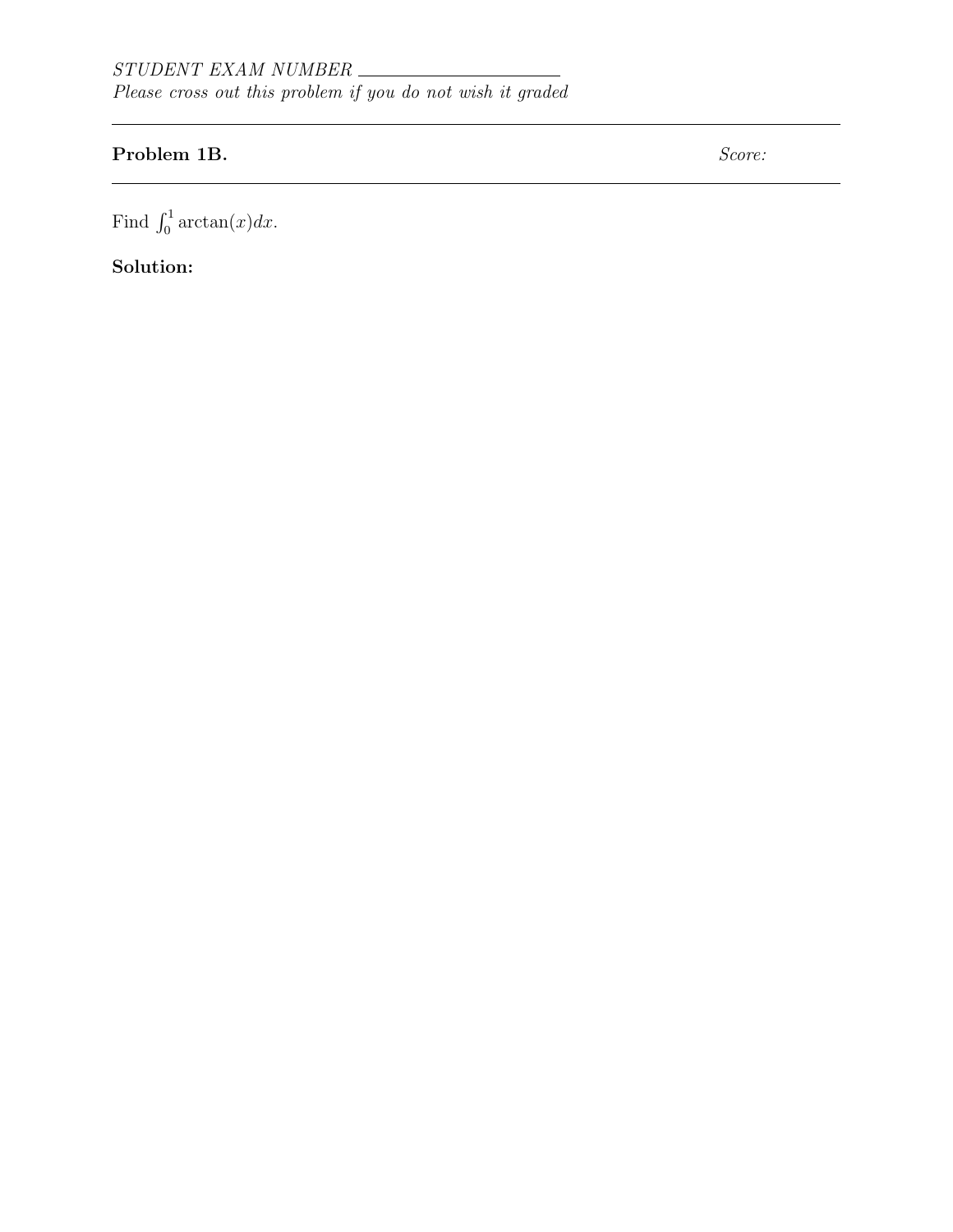### Problem 2B. Score:

Prove that the intersection of a decreasing sequence of closed connected subsets of a compact metric space is connected. Give an example to show that this is false if the assumption that the space is compact is dropped.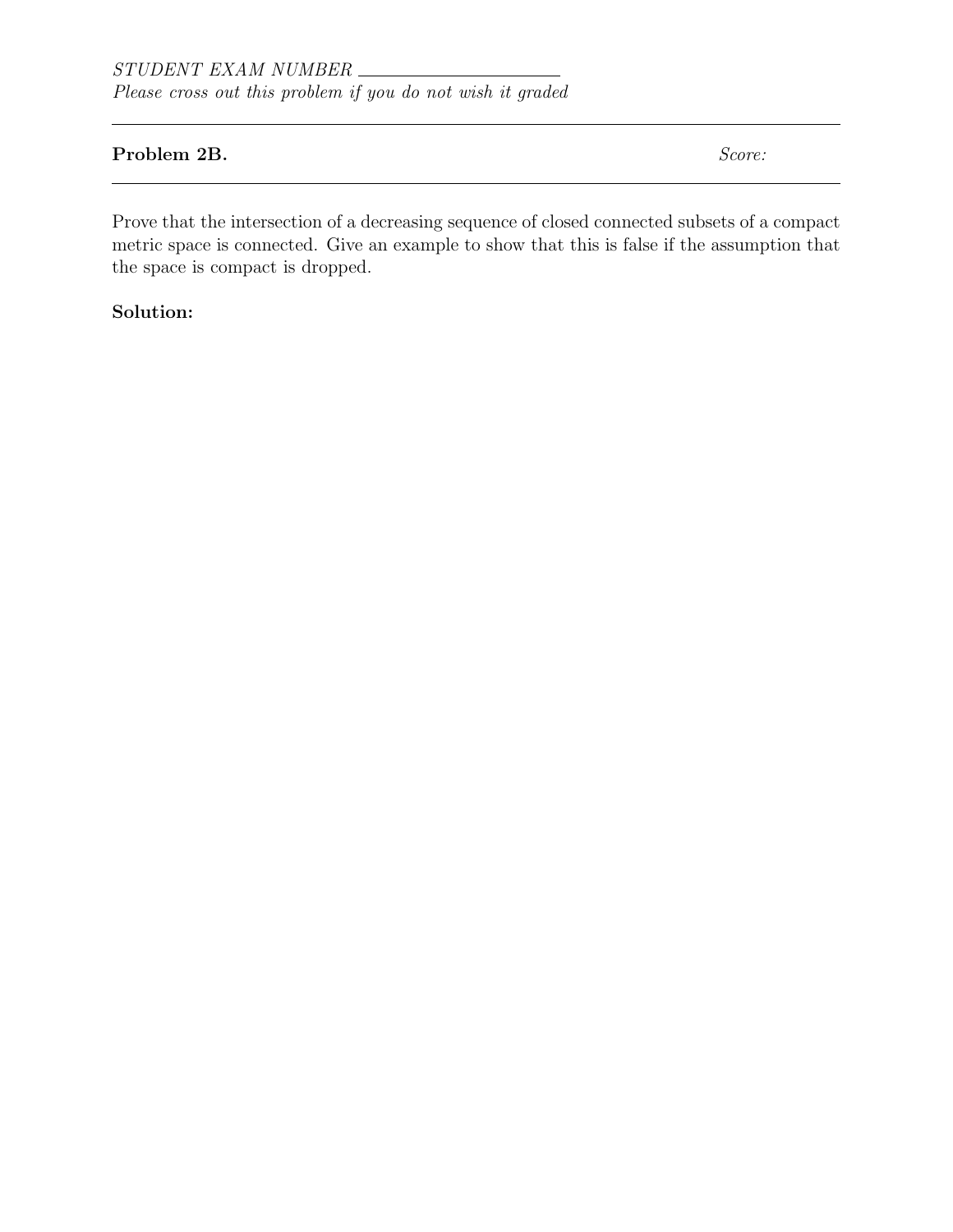## Problem 3B. Score:

Let g be  $2\pi$ -periodic, continuous on  $[-\pi, \pi]$  and have Fourier series

$$
\frac{a_0}{2} + \sum_{n=1}^{\infty} (a_n \cos nx + b_n \sin nx).
$$

Let f be  $2\pi$ -periodic and satisfy the differential equation

$$
f''(x) + kf(x) = g(x)
$$

where  $k \neq n^2, n = 1, 2, 3, \ldots$  Find the Fourier series of f and prove that it converges everywhere.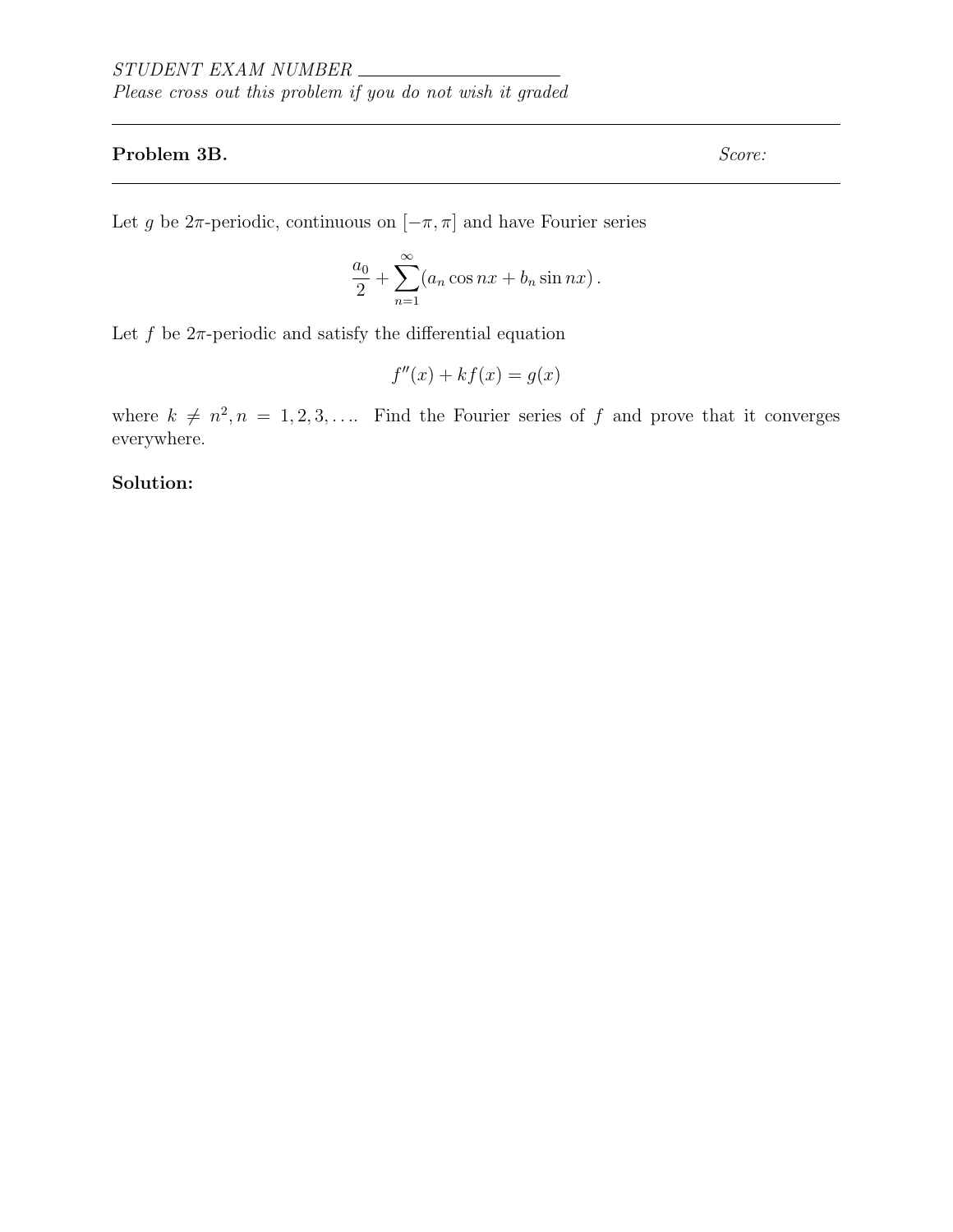#### Problem 4B. Score:

Let U be an open subset of C. Let K be a closed bounded subset of C that is contained in U. Put

$$
D = \min_{p \in K, q \notin U} |p - q|.
$$

That is, D is the closest distance between K and  $C - U$ . (If  $U = C$  then we put  $D = \infty$ .)

Suppose that f is an analytic function on U so that for all  $z \in U$ , we have  $|f(z)| \leq M$ . Here M is a fixed positive number. Find an explicit number  $C < \infty$ , depending on M and D, so that for all  $z_0 \in K$  we have  $|f'(z_0)| \leq C$ . Justify your answer.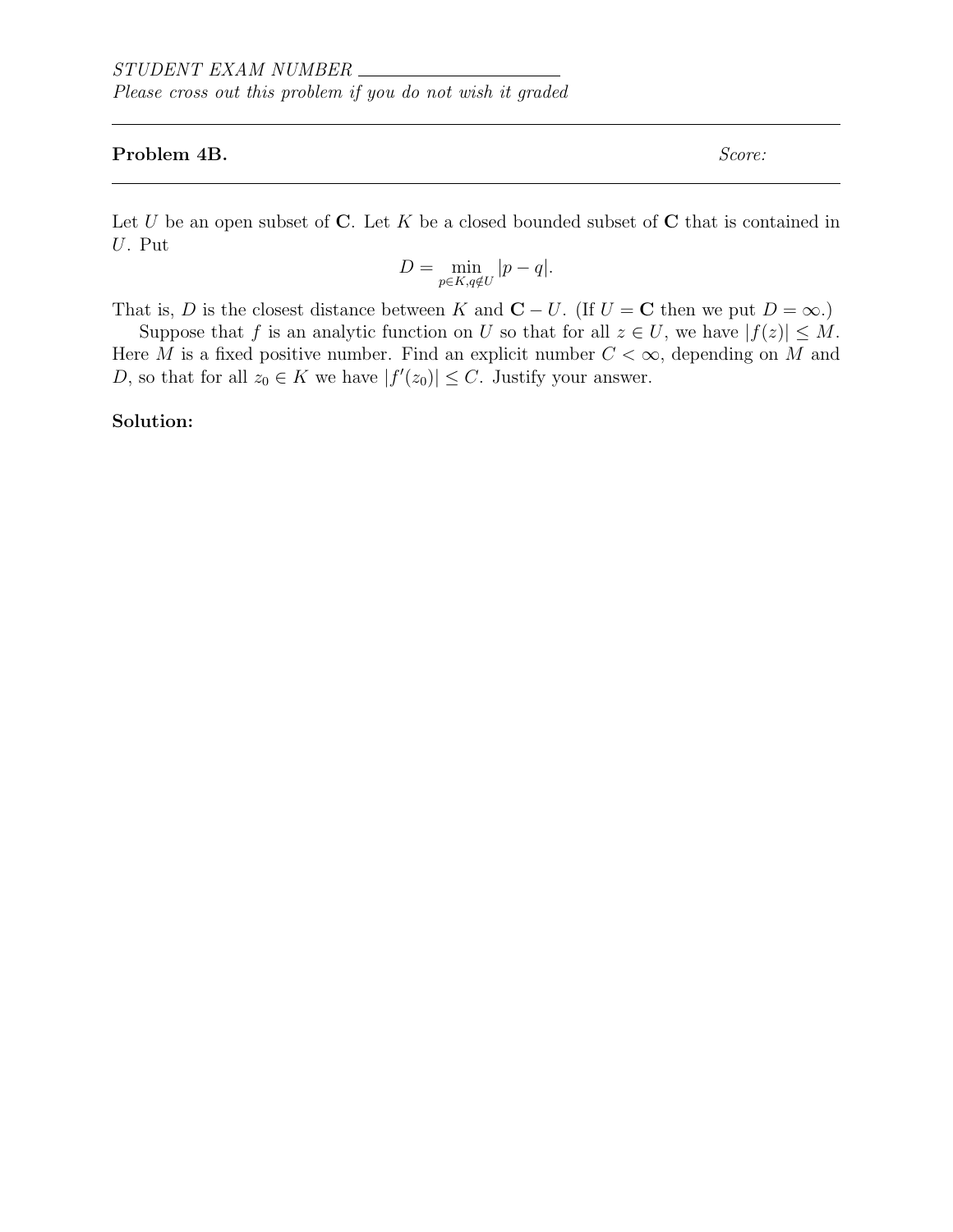## Problem 5B. Score:

Which of the following domains are biholomorphically equivalent to each other: the complex plane  $\mathbb{C}$ , the unit disk  $D \subset \mathbb{C}$ , the upper halfplane  $\mathbb{H} \subset \mathbb{C}$ ? Write explicit biholomorphisms or prove they cannot exist.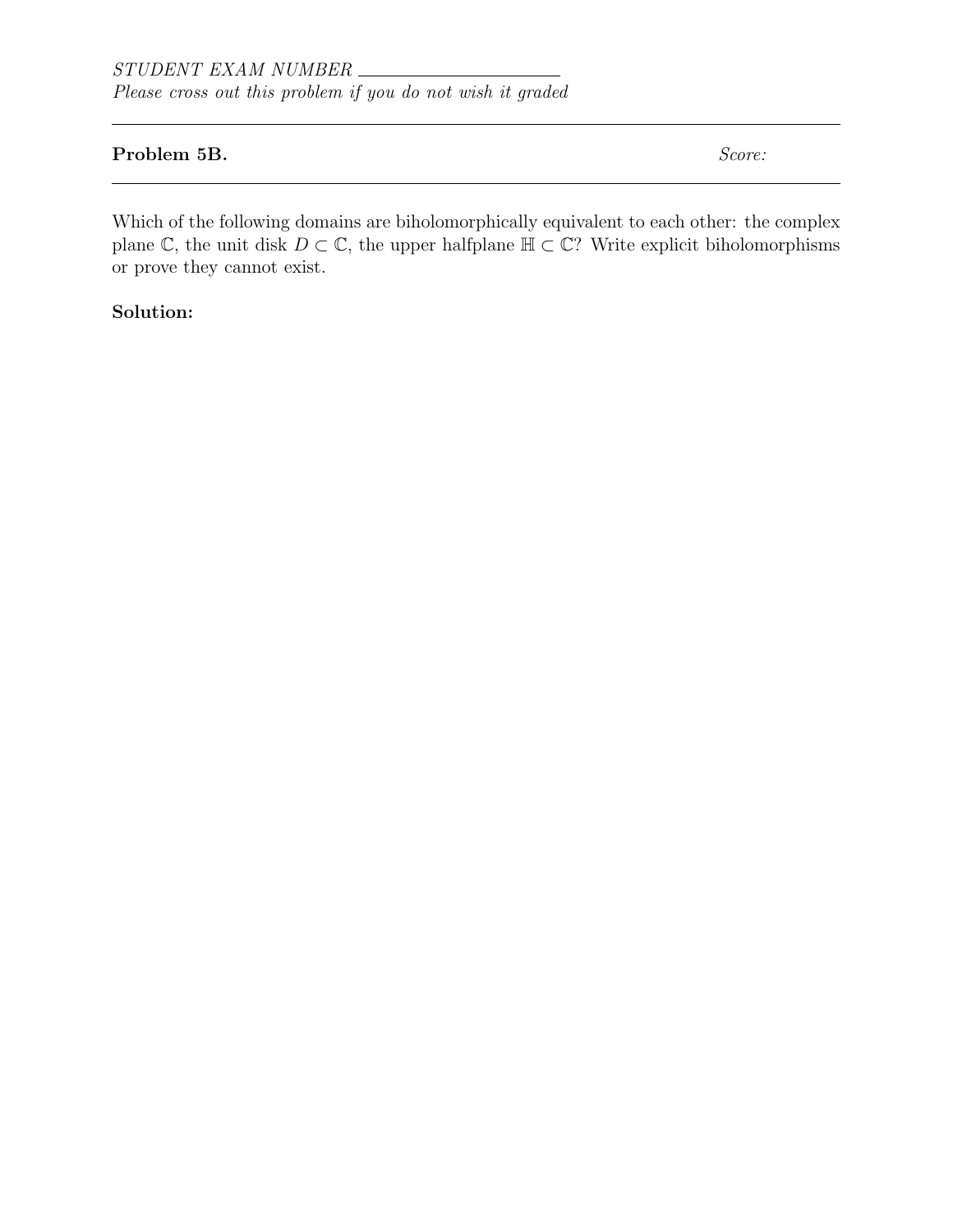## Problem 6B. Score:

Show that the  $n \times n$  (Cauchy) matrix with entries  $1/(x_i - y_j)$  has determinant

$$
\frac{\prod_{1 \leq j < i \leq n} (x_i - x_j)(y_j - y_i)}{\prod_{1 \leq i, j \leq n} (x_i - y_j)}
$$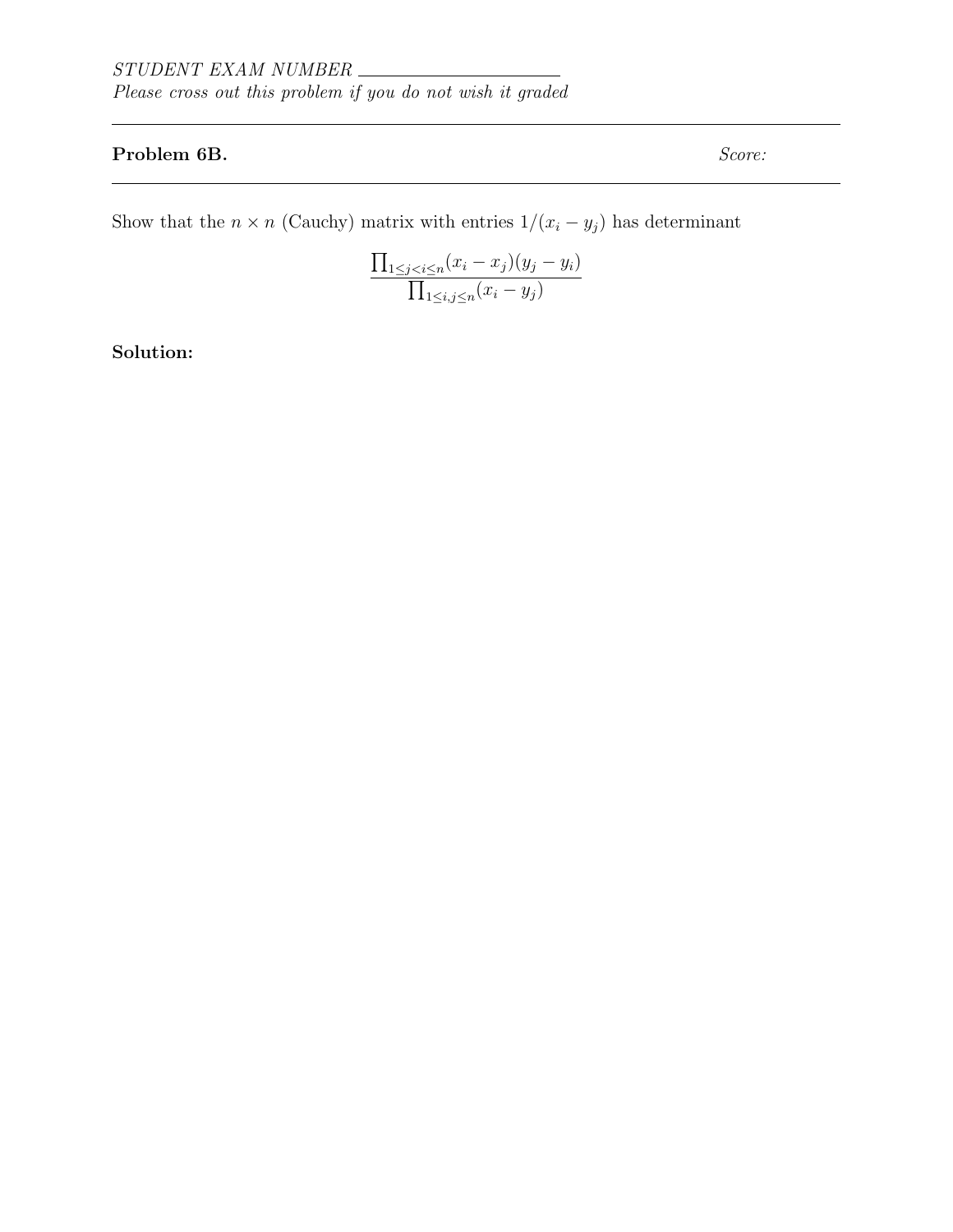## Problem 7B. Score:

Prove the following three statements about real  $n \times n$  matrices.

1. If A is an orthogonal matrix whose eigenvalues are all different from  $-1$ , then  $I + A$  is nonsingular and  $S = (I - A)(I + A)^{-1}$  is skew-symmetric.

2. If S is a skew-symmetric matrix, then  $A = (I - S)(I + S)^{-1}$  is an orthogonal matrix with no eigenvalue equal to  $-1$ .

3. The correspondence (called the Cayley transform)  $A \leftrightarrow S$  from Parts 1 and 2 is one-to-one.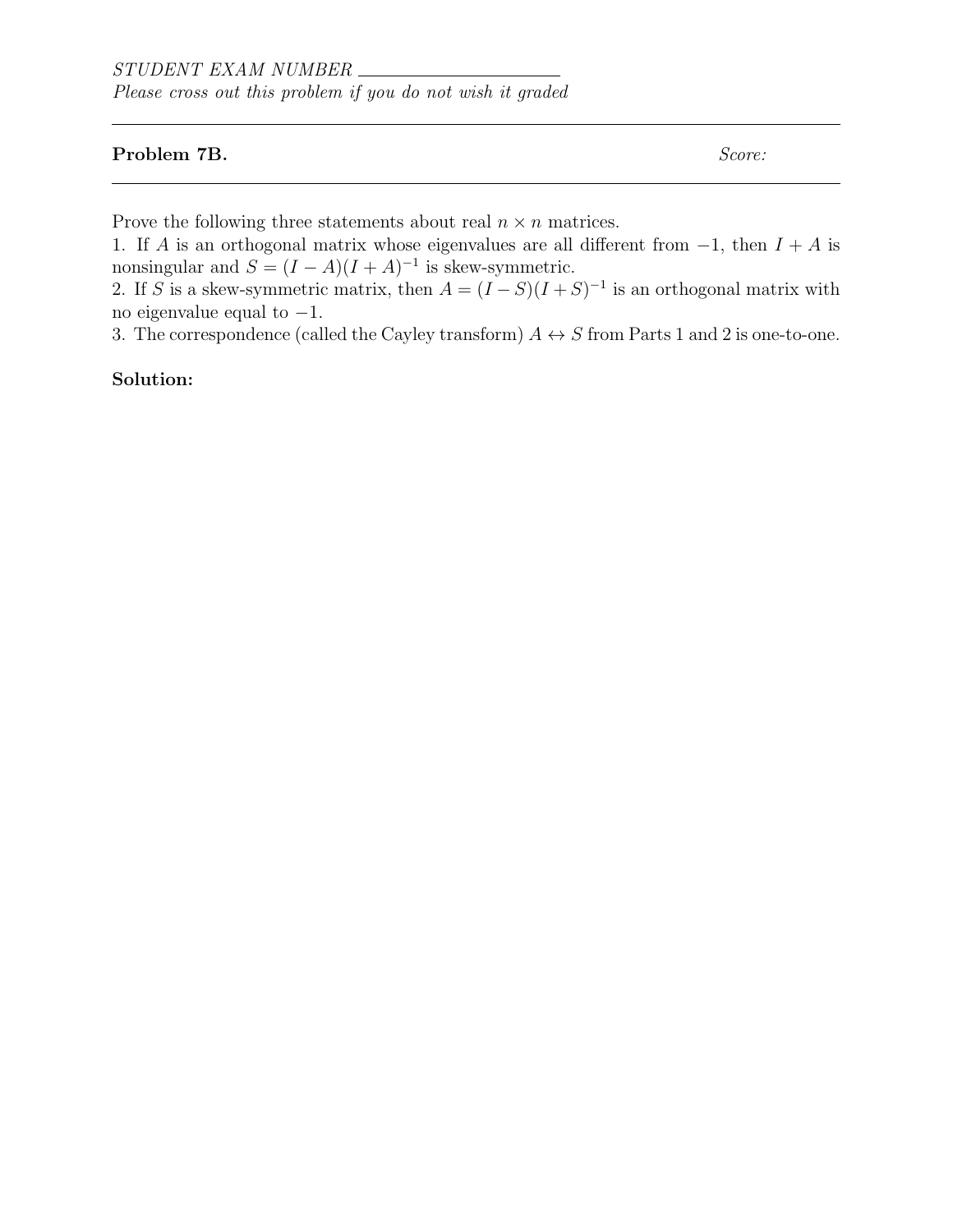## Problem 8B. Score:

Consider the symmetric group  $\Sigma_n$  in its presentation as  $n \times n$  permutation matrices. Define the "expected trace" to be the weighted sum of traces

$$
E_n = \frac{1}{n!} \sum_{g \in \Sigma_n} \text{Trace}(g)
$$

Calculate  $E_n$ .